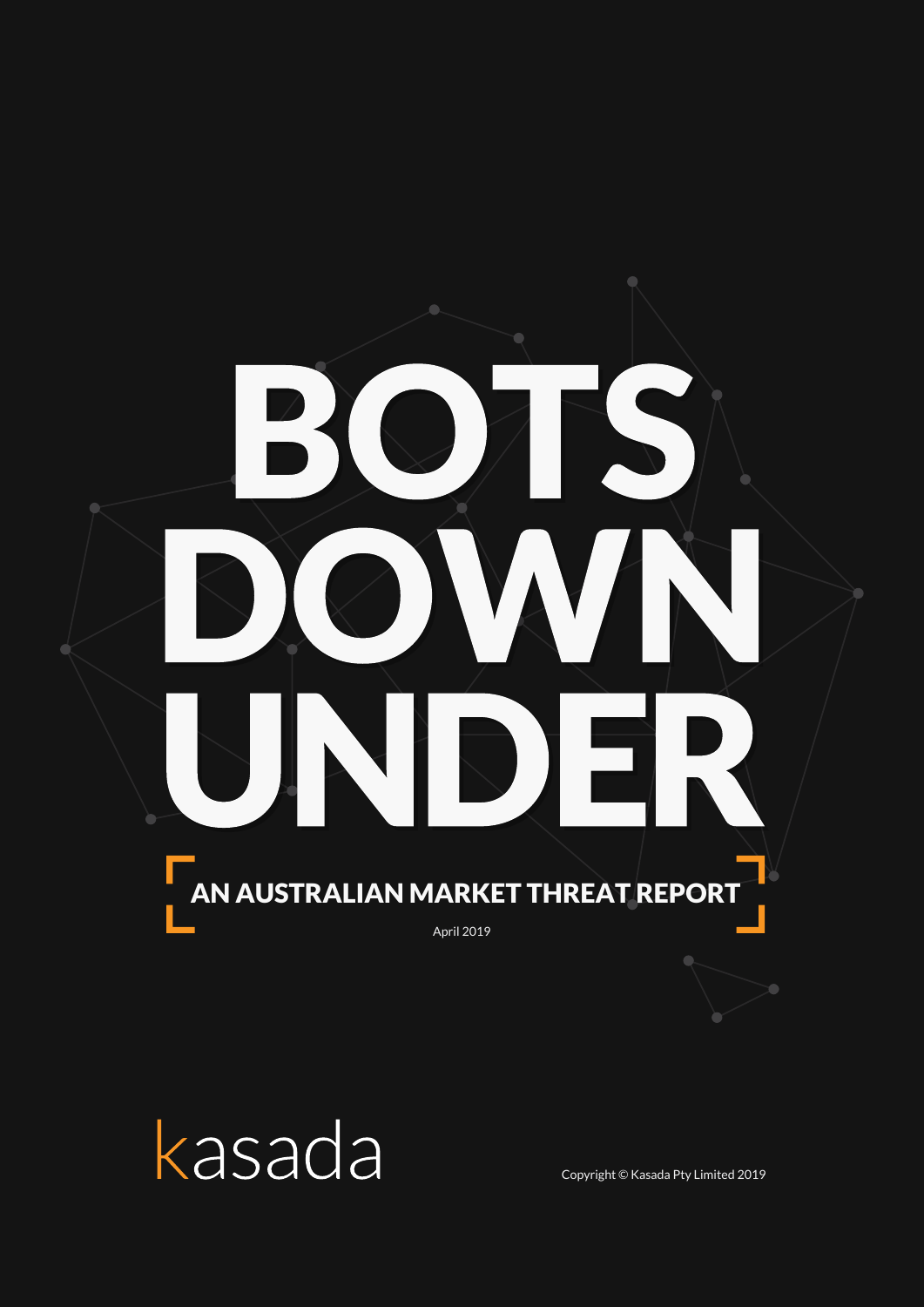**Bots Down Under / Contents** 

INTRODUCTION 04 EXECUTIVE SUMMARY 06 METHODOLOGY 10 FINDINGS 12 ACTION PLAN 16 ABOUT KASADA 18 APPENDICES 20 How attacks happen 20 How attackers work 22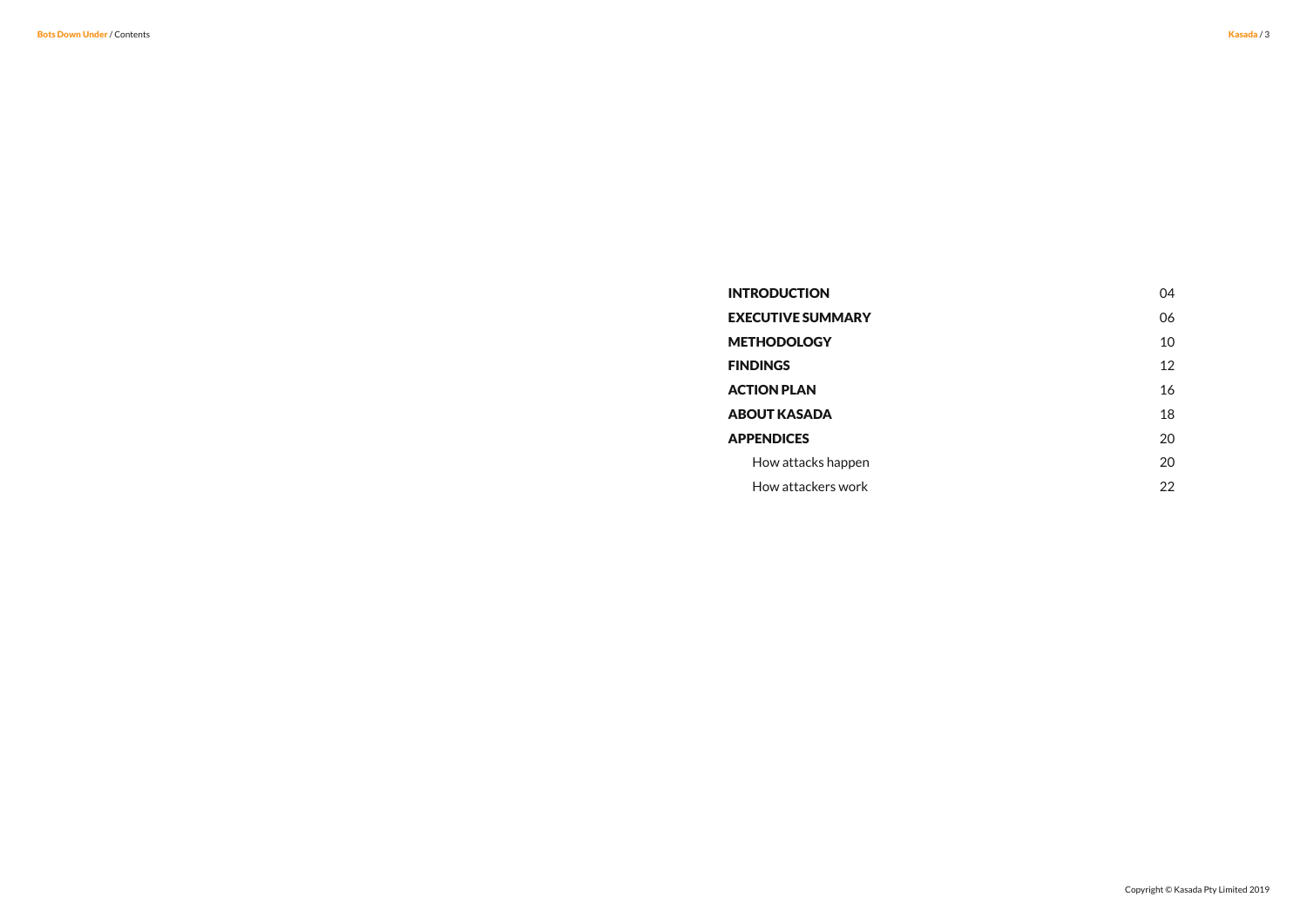Kasada / 5

## INTRODUCTION.

Many aspects of our lives are global – especially security.

But the world is not homogeneous.

Local still matters.

This report reveals aspects of the threat landscape, distinct to Australia, that local businesses need to know. They are either overlooked or misunderstood in global reports published by overseas vendors.

Kasada kicked off in Australia and we're uniquely placed to see and comment on the threat of malicious automation.

We take our role in the Australian security community seriously. And we hope this report contributes to a safer, more secure environment for all.

 *- Sam Crowther - CEO, Kasada*

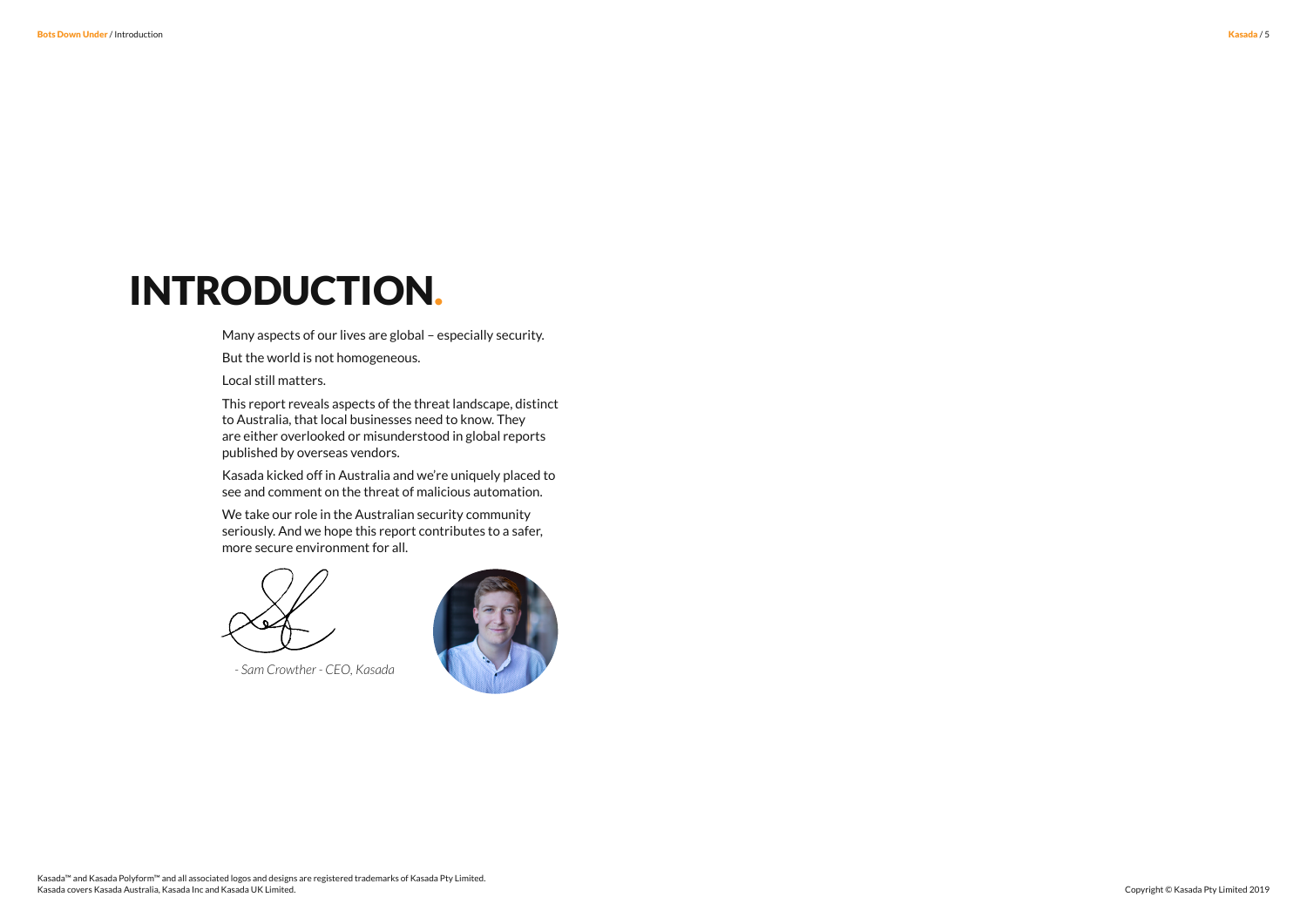## EXECUTIVE SUMMARY.

Last year was a big year for bots in Australia.

In 2018, Kasada stopped a wide variety of attacks. The most prevalent and damaging were those that exploited stolen user credentials to access accounts.

The business cost of these attacks is becoming well documented and includes:

- Economic an estimated average of  $$2m$  per breach<sup>1</sup> of time, compensation and customer churn.
- Reputational reporting of data breaches often results in damaging publicity. There were 749 reported in 2018, with credential abuse the third largest reason<sup>2</sup>.

Two factors drive the popularity with criminal gangs of this attack type:

- An estimated 6.7 billion stolen credentials available online to exploit<sup>3</sup>.
- A low barrier to exploitation. Attacks are automated using bots and once initiated they happen at scale, persistently and without human involvement.

#### OFFICE OF AUSTRALIAN INFORMATION COMMISSIONER SOURCES OF THREATS 2018



*Bots Down Under* reveals two specific, actionable issues that Australian businesses need to address:

#### • **90% of the country's leading 250 websites do not see the difference between bots and customers.**

• This leaves bots free to persist, unassailed, eating up bandwidth, spiking server costs and slowing down

- 1. BOT VISIBILITY
- 
- sites.
- 2. BOT GEOGRAPHY
	- **Australian networks**.
	- and assume local traffic is legitimate.

### • **90% of credential abuse attacks come from**

• This debunks the theory of "Island Australia". It is no longer sound strategy to geo-block overseas traffic

Kasada's conclusion – urgent action is needed to keep Australian businesses up to pace with the threats bots pose.

1 [Cost of a Data Breach Study](https://www.ibm.com/security/data-breach), Ponemon, 2018 | 2 [OAIC](https://www.oaic.gov.au/privacy-law/privacy-act/notifiable-data-breaches-scheme/quarterly-statistics-reports/notifiable-data-breaches-quarterly-statistics-report-1-october-31-december-2018), Dec 2018 | 3 [Have I been pwned?](https://haveibeenpwned.com/)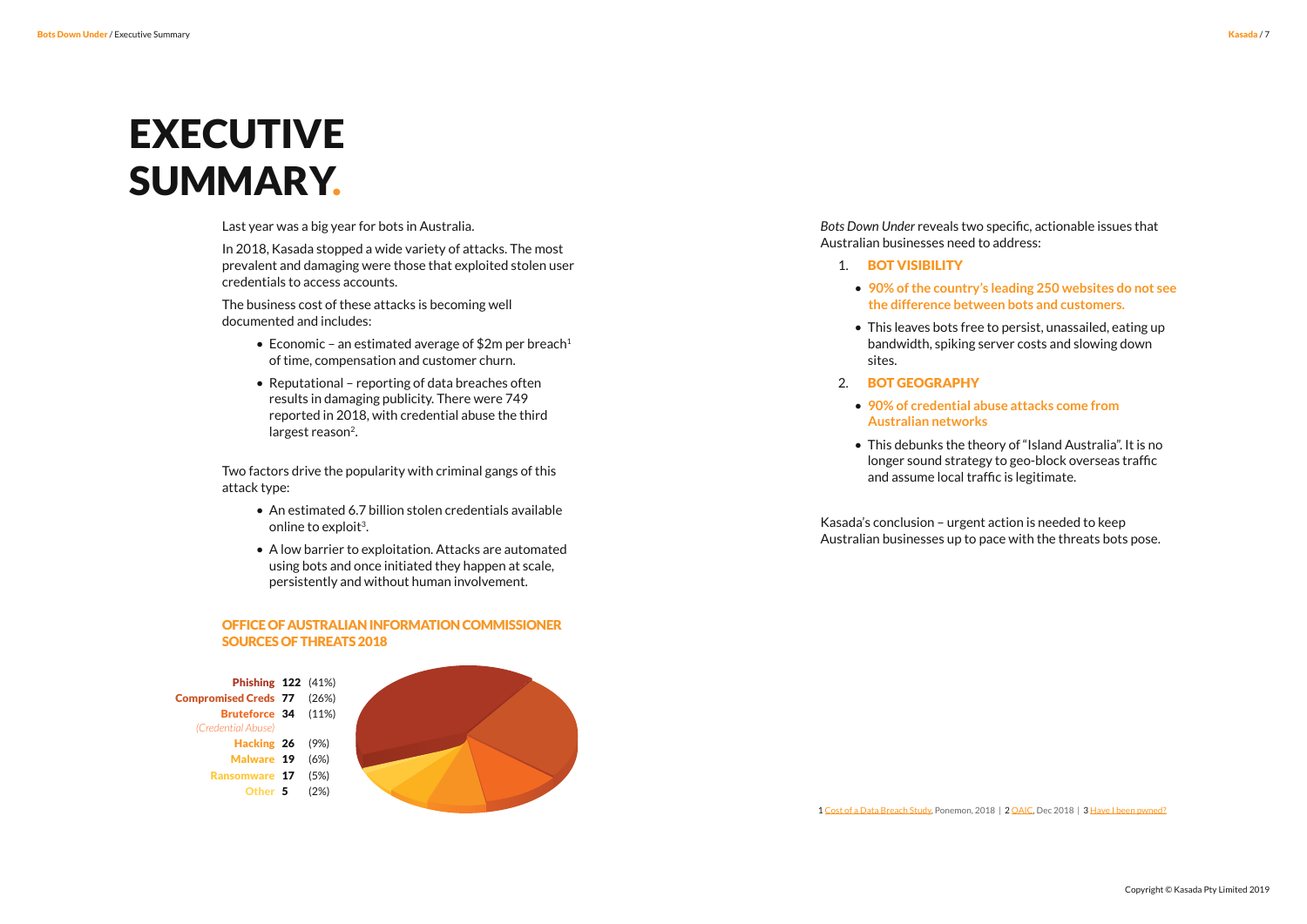Copyright © Kasada Pty Limited 2019

Kasada / 9

**FINANCIAL REVIEW** 

### **itnews**

# FIGURES SHOW AUSTRALIAN DATA BREACHES ON THE RISE

### CATHAY PACIFIC STOCKS PLUNGE AFTER AIRLINE REVEALS MASS DATA BREACH BY HACKER **KY NEWS**

*- Australian [Financial Review](https://www.afr.com/technology/figures-show-australian-data-breaches-on-the-rise-20190207-h1ayug) Feb, 2019*

**FINANCIAL REVIEW** 

# MARRIOTT'S STARWOOD HACK HITS UP TO 500 MILLION CUSTOMERS

*[- Australian Financial Review](https://www.afr.com/real-estate/commercial/hotels-and-leisure/marriotts-starwood-hack-hits-up-to-500-mln-customers-20181201-h18lby) Dec, 2018*

*- ABC [Oct, 2018](https://www.abc.net.au/news/2018-10-25/cathay-pacific-data-breach-affects-9.4-million-customers/10429878)*

AUSTRALIAN BANK CUSTOMERS CAUGHT IN VALUATION FIRM DATA BREACH

*[- IT News Australia](https://www.itnews.com.au/news/bank-customers-caught-in-valuation-firm-data-breach-519204) Feb, 2019*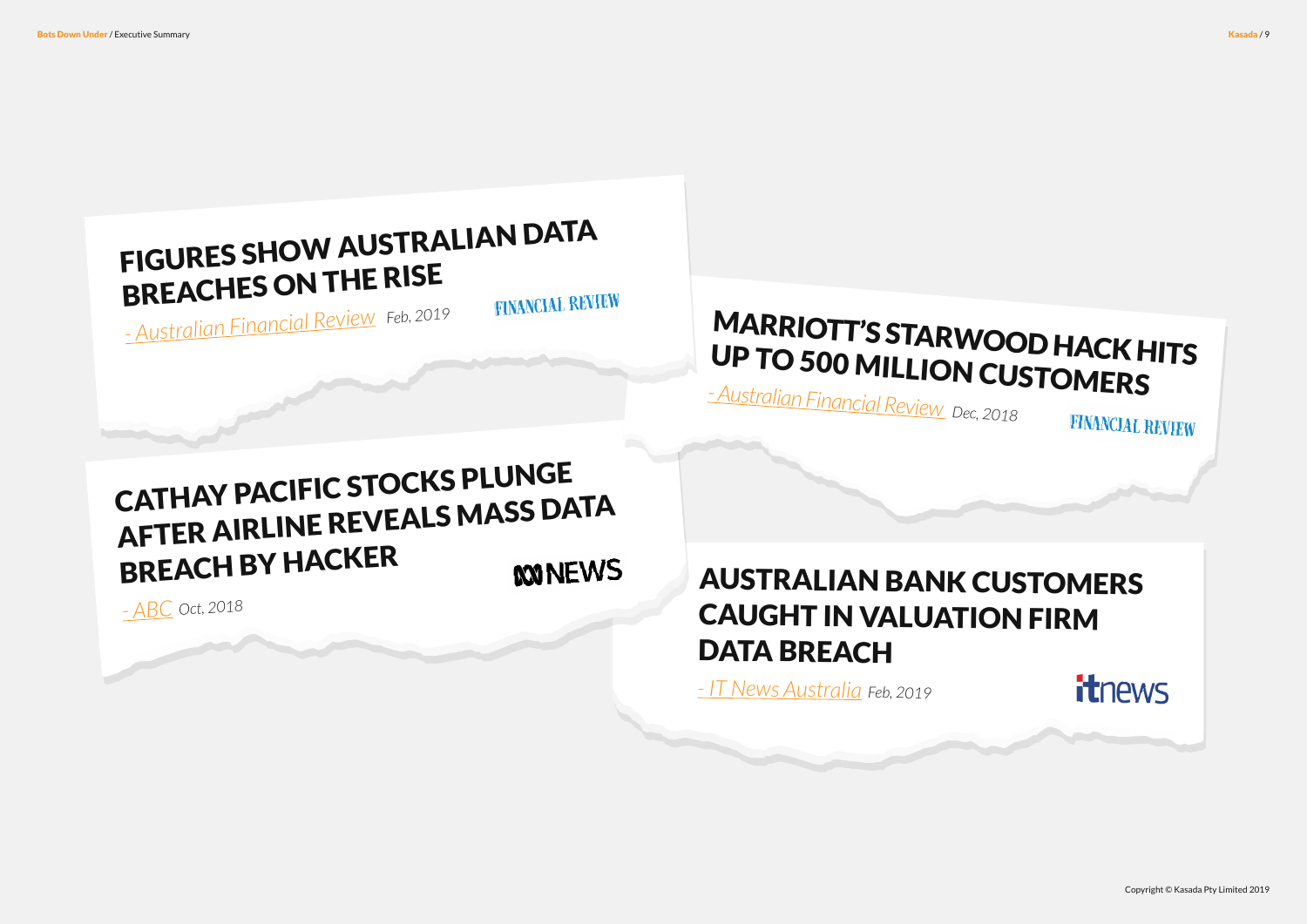

What percentage of Australia's leading websites can differentiate between browsers (people) and scripts or automation tools (bots)?

#### SAMPLE

We assessed the top 250 Australian websites, based on Alexa ranking.

We focused our research on the industries most often targeted by bot attacks: retail, property, wagering, finance, airlines, utilities and health insurance.

#### APPROACH

We used three different tools to load a login page and submit test credentials:

- 1. A browser.
- 2. A script curl or Node.js.
- 3. An automation tool Selenium or headless browser.

These three tests use common, benign tools to simulate the capability of the common credential abuse tools. This allowed us to assess whether a website could prevent a credential abuse tool from submitting requests. At no stage did we use a malicious tool or send any malicious requests.

# METHODOLOGY.

### BOT VISIBILITY

#### **QUESTION**

How are credential abuse attacks delivered to Australian companies?

#### SAMPLE

We thoroughly analysed every credential abuse attack targeting Kasada customers last year.

In total we captured data of more than 100 attacks. Credential abuse attacks are an emerging attack type. The 2018 OAIC statistics included 34 incidences; so this sample represents a significant insight into a growing problem.

### APPROACH

We evaluated key characteristics including: attack tool identification, proxy network analysis, attack thresholds, http header analysis and advanced telemetry analysis.

We mapped the geography, network owner and connectivity profile of the proxy ip addresses.

### BOT GEOGRAPHY

#### **OUESTION**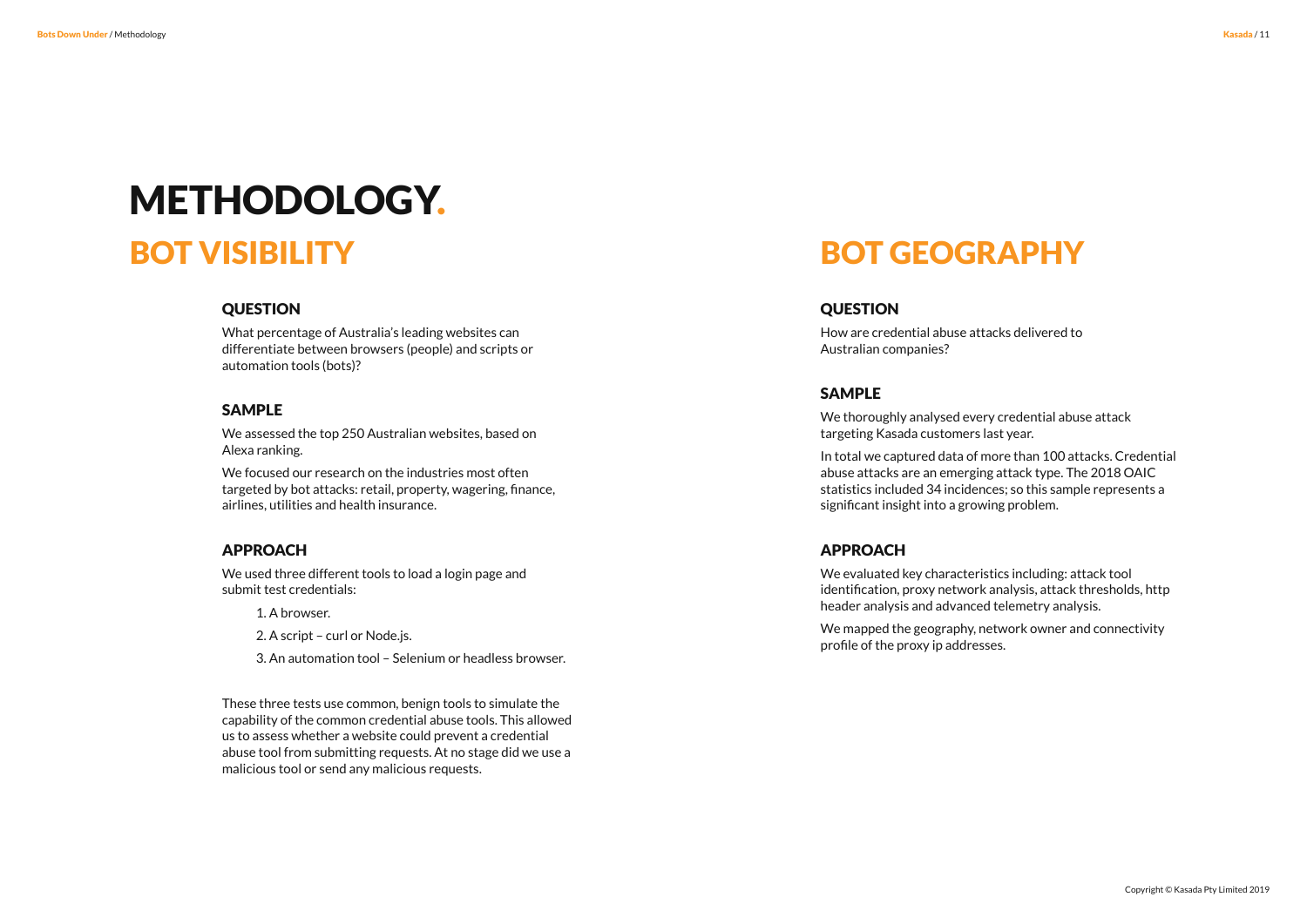- This showed there was no security control in place on the backend system.
- Tools such as Selenium provide significant automation power that is used for both good and bad.
- This showed there was no security control in place to differentiate between browsers and scripts.
- If we could load a page with a curl request, an attacker could also load the page with a credential abuse tool.

FAILED TO PREVENT AN AUTOMATION TOOL FROM SUBMITTING **CREDENTIALS** 

# FINDINGS. BOT VISIBILITY



### ANALYSIS

A website that fails to detect a curl request will equally be unable to differentiate between SentryMBA, SNIPR and a regular browser.

86% of the websites we tested failed to make this differentiation. There are a number of possible reasons why the results are so high.

> 1. Credential abuse attacks are relatively new and businesses have not properly assessed their risk

2. Businesses mistakenly believe their web application

- exposure.
- firewall will prevent these attacks.
- password locks, or fraud systems.

3. Companies are relying on reactive controls, including

Connecting the dots between stolen credentials, inability to mitigate bot attacks, and the Office of Australian Information Commissioner (OAIC) data breach notification statistics is a key outcome of this research. A staggering 86% of Australian websites lack a proactive control to the third most common reason why data breach attacks occur.

For executives keen to avoid contributing to next quarter's OAIC statistics, we definitely advise you understand your risk exposure to these attacks.

We are deliberately not disclosing any results specific to customers or even industry verticals. This is not an exercise in publicly outing individual businesses. We are simply highlighting a risk that has elevated significantly in the past year.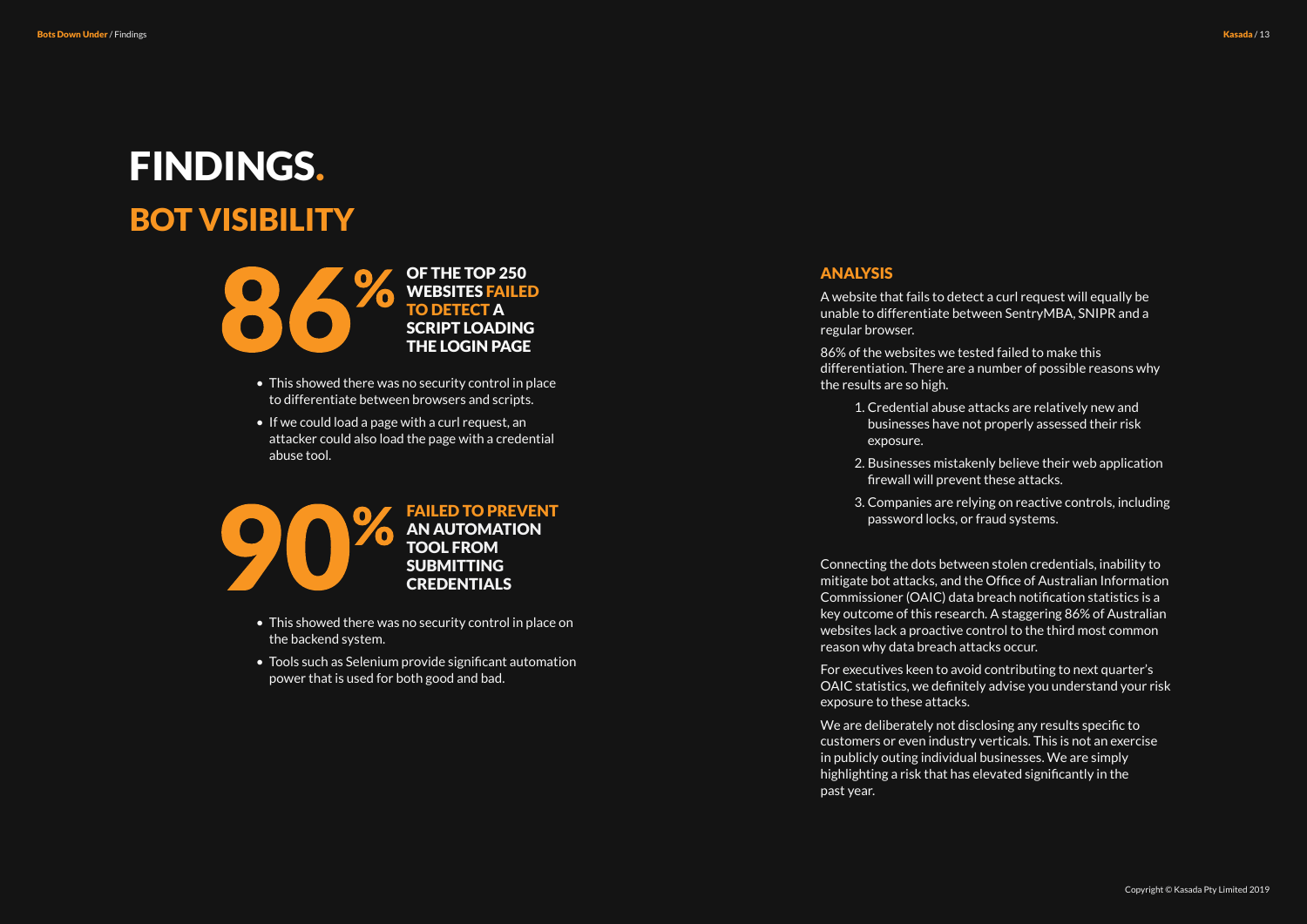The remaining 10% used international networks of infected machines.

## FINDINGS. BOT GEOGRAPHY



#### ANALYSIS

Attacks are being delivered from within Australia's own backyard. This flies in the face of the threat intelligence provided by international vendors. It also makes the task of detecting these attacks significantly harder.

The modus operandi of most adversaries is to avoid detection for as long as possible by mimicking users.

Their techniques include:

• Sending their requests from the same ISP networks.

• Knowing that each IP address only submits a small

- Creating login requests identical to users.
- 
- number of requests.
- browsers.
- Following Australian daylight hours.

• Rotating http headers or pretending to be common

These tactics often result in the attacks lasting days or weeks before being detected. Many organisations will need to rethink their approach to attack visibility, in order to effectively address this threat.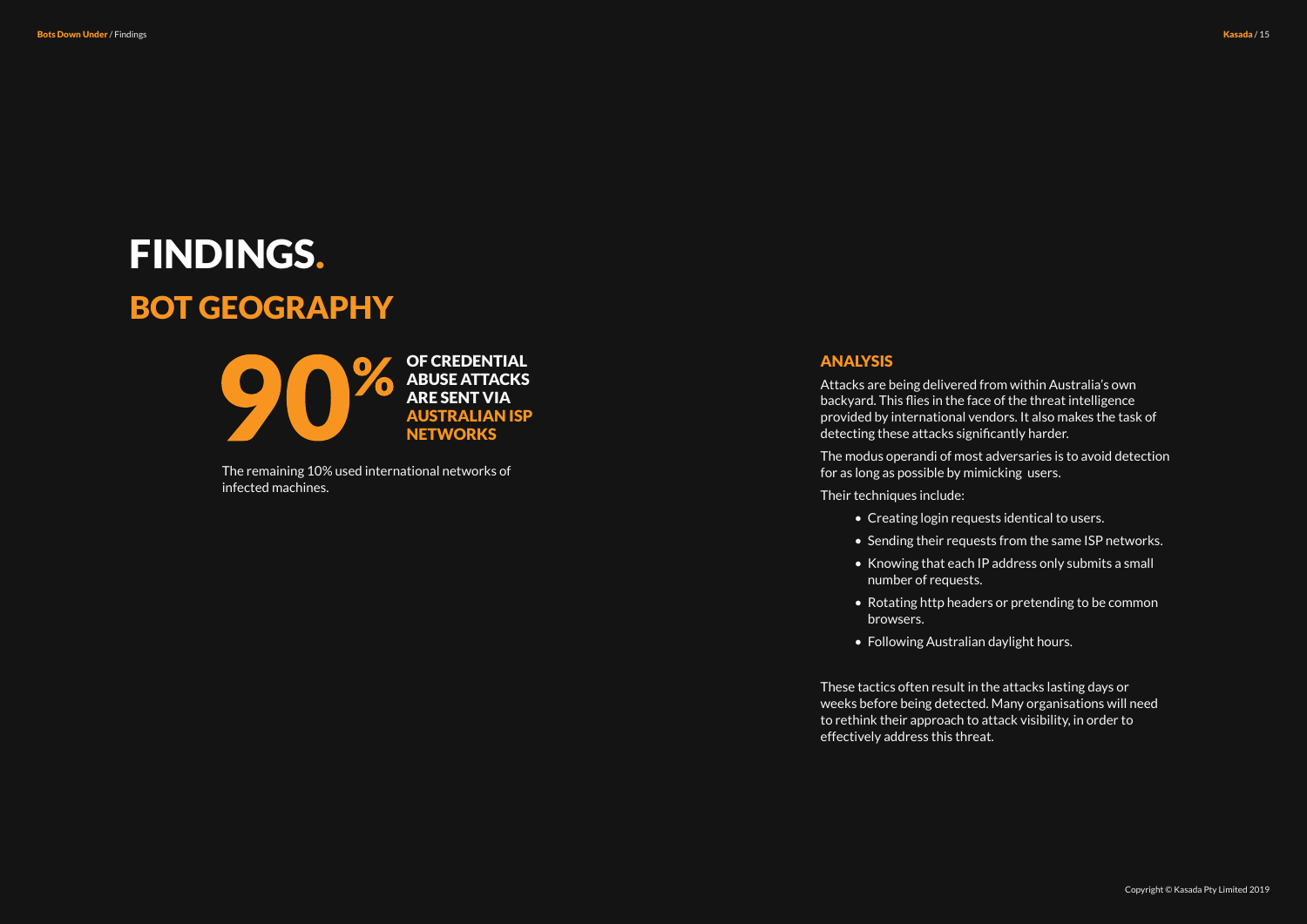# ACTION PLAN.

### FOR INFOSEC:

#### **ASK THESE HARD QUESTIONS:**

- Do we actively monitor failed login requests?
- Do we actively monitor account locks and password resets?
- Is there a feedback loop between infosec and the call centre to report on account locks?
- Do we actively monitor how often an account is logged into?
- Do we actively monitor how often an IP address submits a login request?
- Do we understand the expected request flow pattern of the login process?
- Are we monitoring for deviations from this pattern?

#### **TAKE THESE PRECAUTIONS:**

- Only allow browsers to access your web login page.
- Enforce adherence to request flow patterns.
- Take actions to alter the economics of attacking your site.
- Visualise the human versus bot activity against your login paths.

Defeating the credential challenge requires a multi-pronged approach.

- Individuals need to stop reusing passwords.
- Security versus user experience impact of multi-factor solutions needs to be assessed.
- Web security industry needs to evolve, with the help of innovative startups, to defeat fraudulent bot attacks.
- Businesses need to address the risks associated with bot attacks.
- Security teams need to add a dimension to their attack visibility.

### FOR THE BUSINESS:

#### **ASK THESE HARD QUESTIONS:**

• Do we understand the potential impact of an attack • What personal user data (PII) is available in a

• Does the portal allow for the extraction of funds or

- against a customer portal?
- customer portal?
- anything of value?
- responding to a breach?
- accounts?
- 

• Have we calculated the hard and soft costs of

• Do we have visibility of the health of our portal

• Can our infosec team report on login activity?

#### **TAKE THESE PRECAUTIONS:**

• Establish a regular cadence of reporting on these

- issues.
- 
- tested.

• Ensure the necessary security controls are in place. • Have a data breach response plan established and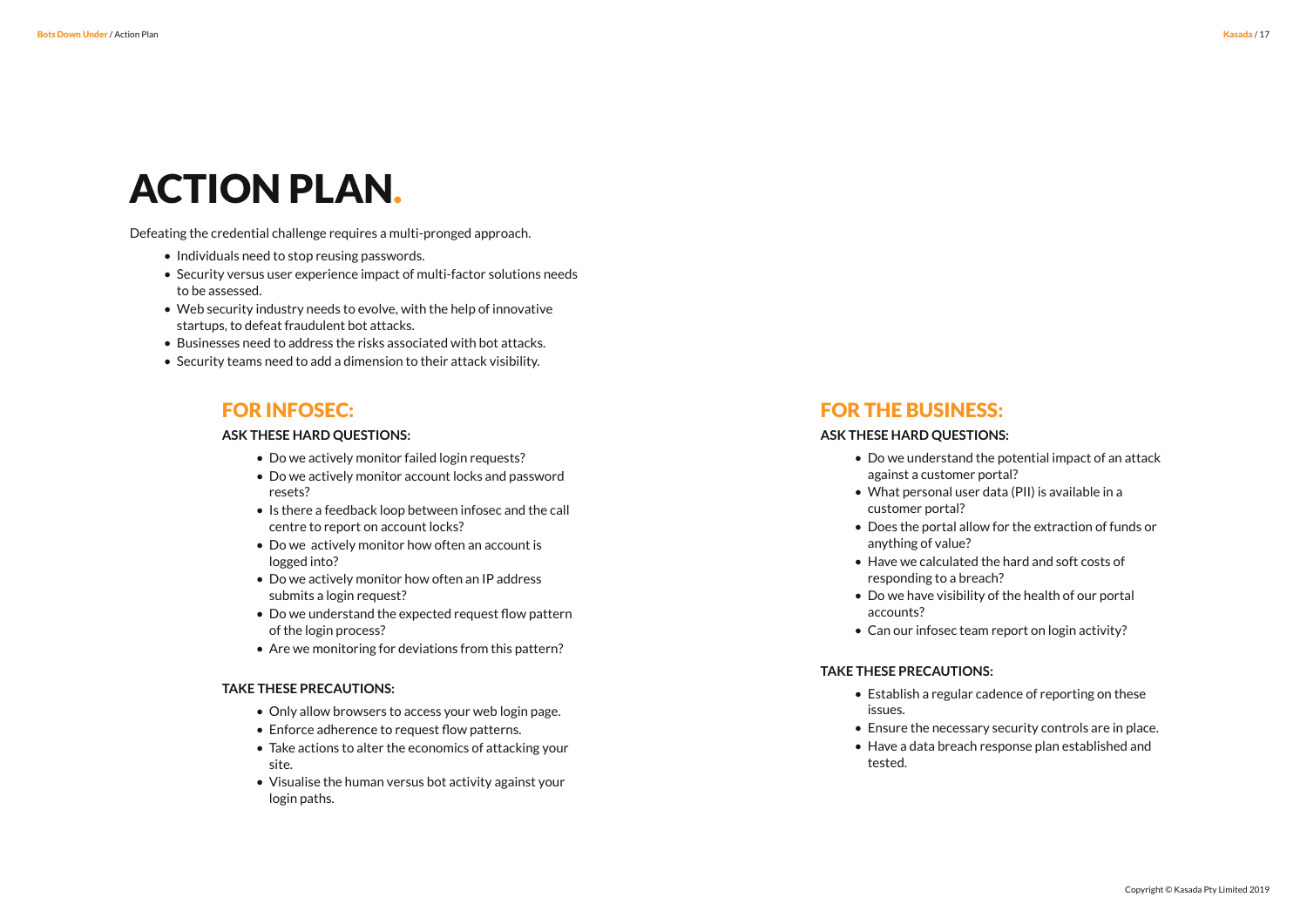Kasada / 19

## ABOUT KASADA.

Leading Australian organisations – including ASX100 companies – trust Kasada to protect them.

Kasada is backed by leading Australian venture capital firms, and the Federal Government's **Accelerating** [Commercialisation Program.](https://www.business.gov.au/assistance/entrepreneurs-programme/accelerating-commercialisation)

For more information visit [www.kasada.io,](http://www.kasada.io) to request a demo [www.kasada.io/demo/](https://www.kasada.io/demo/)

Kasada understands the security landscape of Australia like few others and deploys to businesses under attack within hours.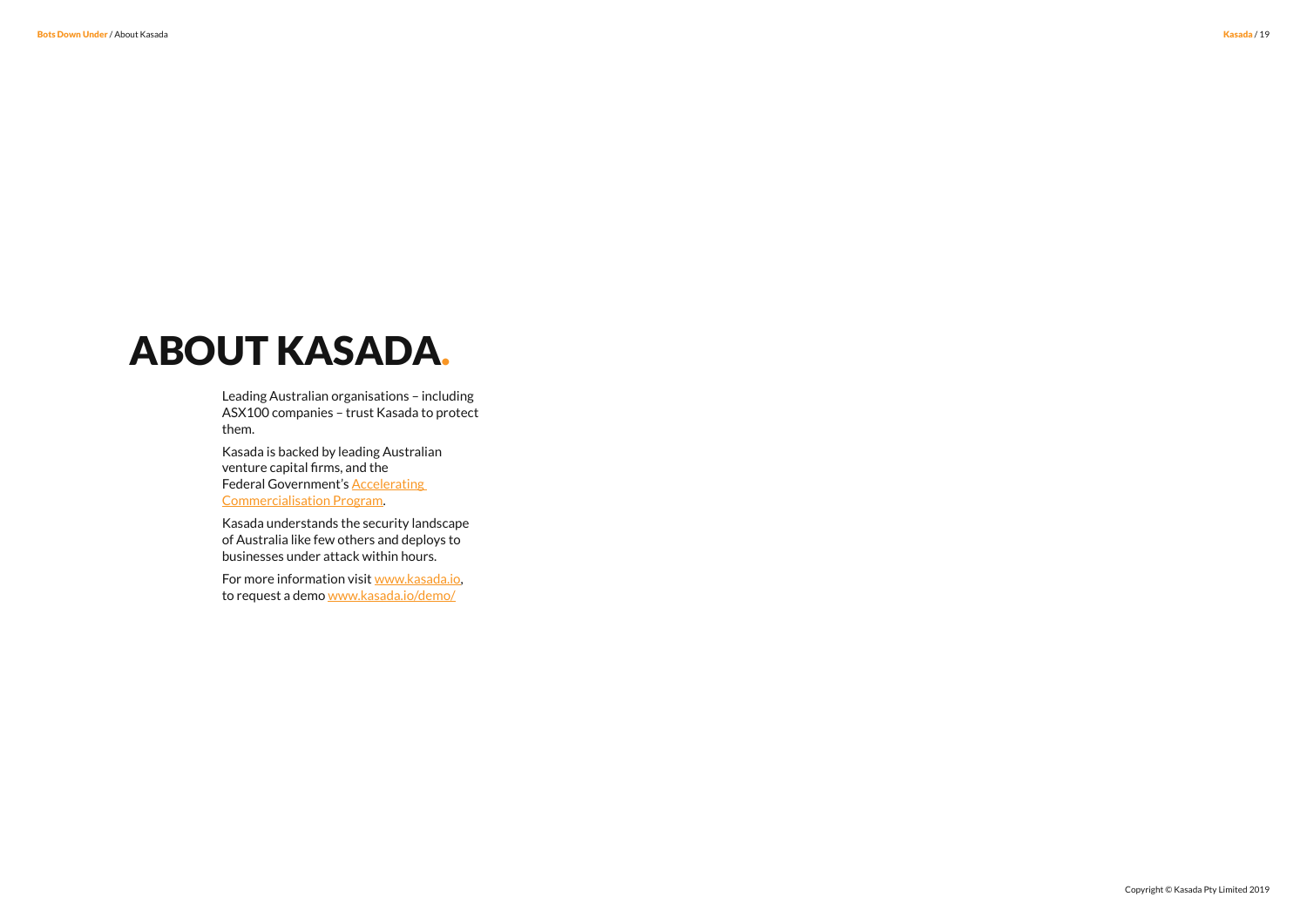1

3

6

7

 $\overline{\text{A}}$ 

5

# APPENDIX.

# HOW ATTACKS HAPPEN

PASSWORD:

### ROOT CAUSE



Individuals reuse their credentials (usernames and passwords)



BLACK MARKET

Where criminals easily purchase stolen credentials

LACK OF VISIBILITY

Traditional security tools can't identify/mitigate these attacks

ATTACK DISTRIBUTION

Attackers use residential proxy networks to hide amongst real users



Criminals monetise attacks and/or extract valuable data before most businesses are aware they've been attacked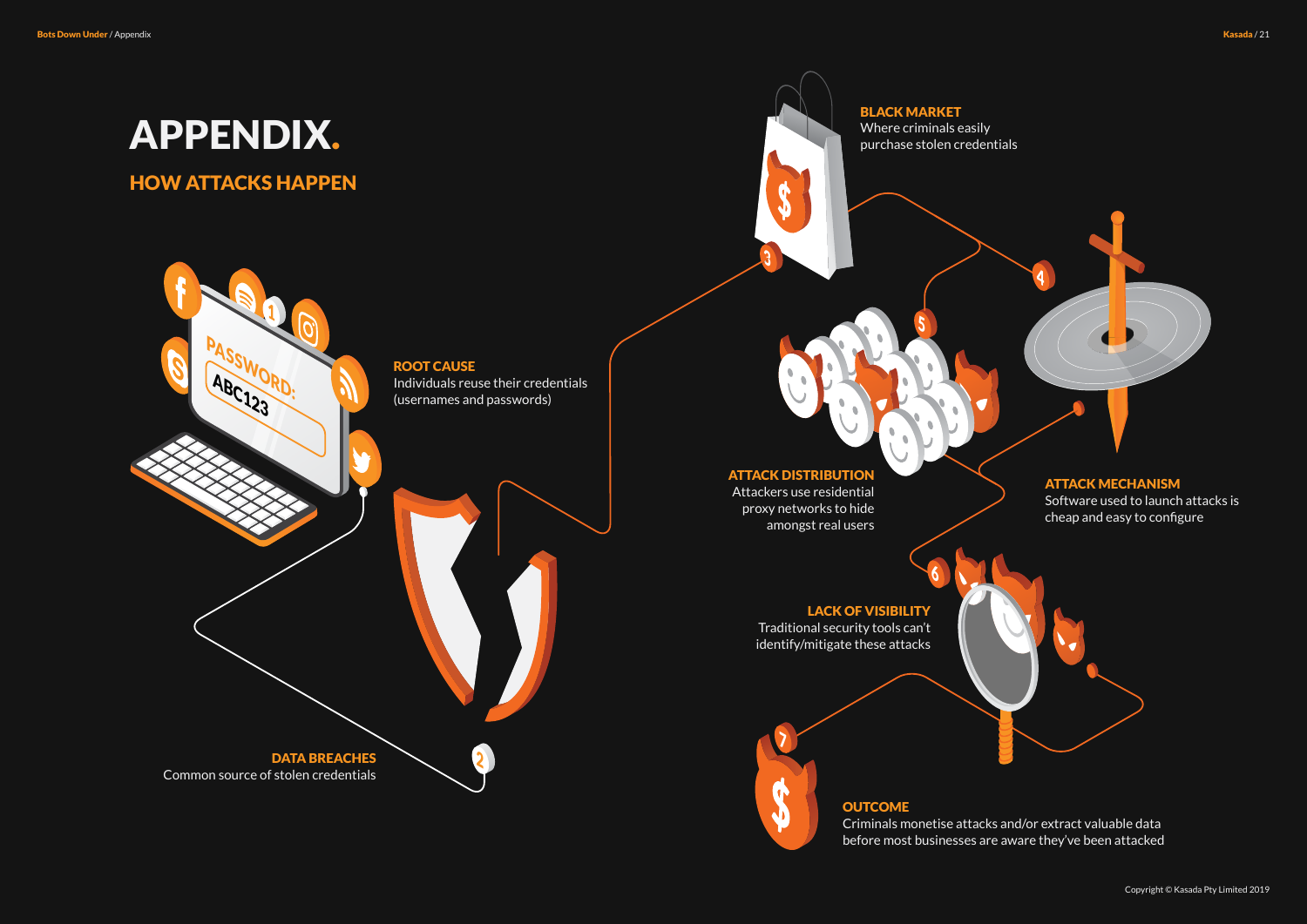Attackers typically follow these six steps:



### OBTAIN THE DATA SET

These are usernames/passwords easily sourced from data breaches.

### ASSESS THE ENVIRONMENT

Most primary websites are targeted in 95%+ of attacks. Why? They're easiest to find and it's simple to extract the request data from a browser. Attackers will only look for another way in if they fail at the primary site.

### SELECT YOUR ATTACK TOOL

Tools such as SentryMBA, SNIPR or Cr3d0c3r make attacks simple and cheap to launch. They typically come with existing configurations, Youtube tutorials and online user forums. They also have deceptive features, such as http header rotation, proxy rotation, and captcha evasion.

> LAUNCH SIMULTANEOUS ATTACKS Most attack patterns point to campaign-based activity.

And they're typically organised by industry or sector. This increases attackers' efficiency and effectiveness.

### HOW ATTACKERS WORK

## APPENDIX.

1

2

3

### 4

Attackers use proxy networks to distribute attack load and mask their true location. Most modern proxy networks will allow you to specify the country and the class of IP – data centre, domestic ISP or mobile carrier IP. This allows attacks to hide within the same ISPs as the target's customers.

#### LEVERAGE RESIDENTIAL PROXY NETWORKS 5

In many cases, data extraction occurs without any resistance from the target as they are unaware of the nefarious activity. Where monetisation is possible, this can occur within 60 minutes.

#### EXTRACT DATA AND MONETISE 6